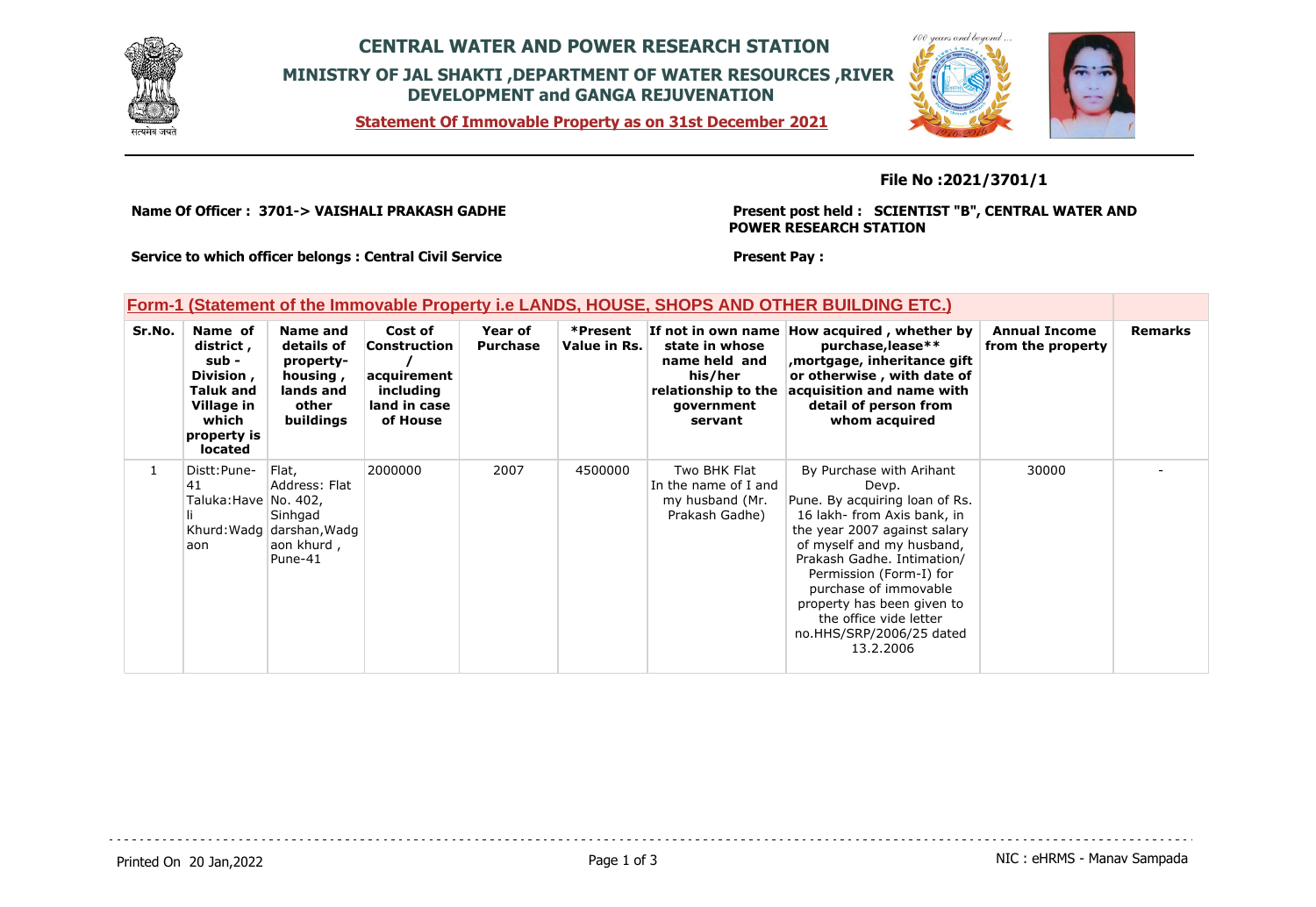

# **CENTRAL WATER AND POWER RESEARCH STATION MINISTRY OF JAL SHAKTI ,DEPARTMENT OF WATER RESOURCES ,RIVER DEVELOPMENT and GANGA REJUVENATION**



 $100$ 

**Statement Of Immovable Property as on 31st December 2021**

| Form-1 (Statement of the Immovable Property i.e LANDS, HOUSE, SHOPS AND OTHER BUILDING ETC.) |                                                                                                                 |                                                                                    |                                                                                 |                            |                          |                                                                                            |                                                                                                                                                                                                                                                                                                                                                                                                                                                                                |                                           |                |
|----------------------------------------------------------------------------------------------|-----------------------------------------------------------------------------------------------------------------|------------------------------------------------------------------------------------|---------------------------------------------------------------------------------|----------------------------|--------------------------|--------------------------------------------------------------------------------------------|--------------------------------------------------------------------------------------------------------------------------------------------------------------------------------------------------------------------------------------------------------------------------------------------------------------------------------------------------------------------------------------------------------------------------------------------------------------------------------|-------------------------------------------|----------------|
| Sr.No.                                                                                       | Name of<br>district,<br>sub -<br>Division,<br><b>Taluk and</b><br>Village in<br>which<br>property is<br>located | Name and<br>details of<br>property-<br>housing,<br>lands and<br>other<br>buildings | Cost of<br>Construction<br>acquirement<br>including<br>land in case<br>of House | Year of<br><b>Purchase</b> | *Present<br>Value in Rs. | state in whose<br>name held and<br>his/her<br>relationship to the<br>government<br>servant | If not in own name How acquired, whether by<br>purchase, lease**<br>mortgage, inheritance gift<br>or otherwise, with date of<br>acquisition and name with<br>detail of person from<br>whom acquired                                                                                                                                                                                                                                                                            | <b>Annual Income</b><br>from the property | <b>Remarks</b> |
| $\mathbf{2}$                                                                                 | Distt: Pune-<br>41<br>Taluka:Have No. B-306,<br>Nanded City                                                     | Flat,<br>Address: Flat<br>SARGAM<br>Building<br>Nanded City,<br>Pune-41            | 9200000                                                                         | 2015                       | 9800000                  | Three BHK Flat<br>In the name of I and<br>my husband (Mr.<br>Prakash Gadhe)                | Purchase with Nanded city co-<br>operation Pune. By acquiring<br>loan of Rs. 72.17 lakh-from<br>HDFC bank, in the year 2015<br>against salary of myself and<br>my husband, Prakash Gadhe.<br>Intimation/ Permission (Form-<br>I) for purchase of immovable<br>property has been given to<br>the office vide letter<br>no.SED/2016/345 dated<br>16.12.2015 and NOC for<br>raising loan has been issued<br>by the office vide letter<br>651/87/EsttI/2016/886<br>dated 11.7.2016 | $\mathbf{0}$                              |                |



**Name Of Officer:** 3701-> VAISHALI PRAKASH GADHE

**Designation:** SCIENTIST "B"

**Date of Submission:** 20 Jan 2022

Note: